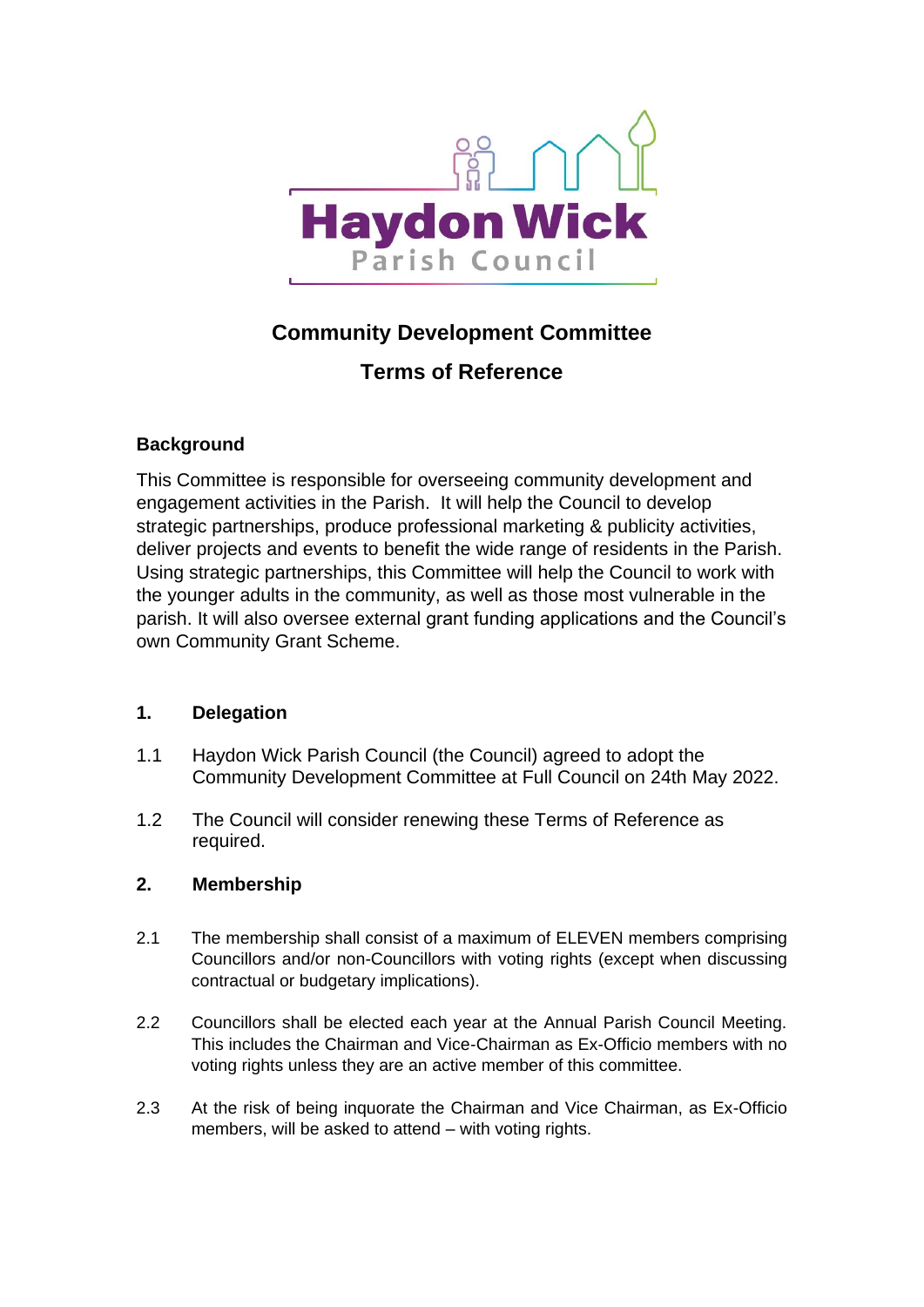- 2.4 Any vacancies which occur during a Council year will be filled by seeking nominations from the Full Council.
- 2.5 The quorum of the Community Development Committee will be THREE voting members.
- 2.6 Non-voting members will represent the Council's community partnerships to include representatives from schools, police, and local businesses.

#### **3. Procedures**

- 3.1 The Committee will operate within Haydon Wick Parish Council's Standing Orders, Financial Regulations and all the relevant legislation for local government.
- 3.2 At the first meeting of the Committee it shall elect a vice chairman for this Committee for the forthcoming year from amongst its appointed membership. The Chairman and Vice Chairman may be re-elected.
- 3.3 The Committee will agree all minutes of meetings to the next appropriate meeting of the Community Development Committee.
- 3.4 The Committee will submit a draft budget to Council for consideration for the forthcoming financial year by the preceding December at the latest.
- 3.5 The Chief Officer/Clerk to the Council or an appointed Officer will provide administrative support for the Committee.
- 3.6 To consider the award of grants and payments to person, bodies and organisations within the Parish provided they meet the criteria as set out within the adopted Community Grant Scheme.

#### **4. Meeting Dates**

- 4.1 The schedule of the times and dates of programmed meetings for the year shall be agreed by the Full Council.
- 4.2 The Committee shall meet in the Council Chamber, Council Offices, Thames Avenue, Haydon Wick SN25 1QQ unless otherwise agreed, or blended/remotely, if and when legislation permits.

#### **5. Committee Functions**

The Committee shall: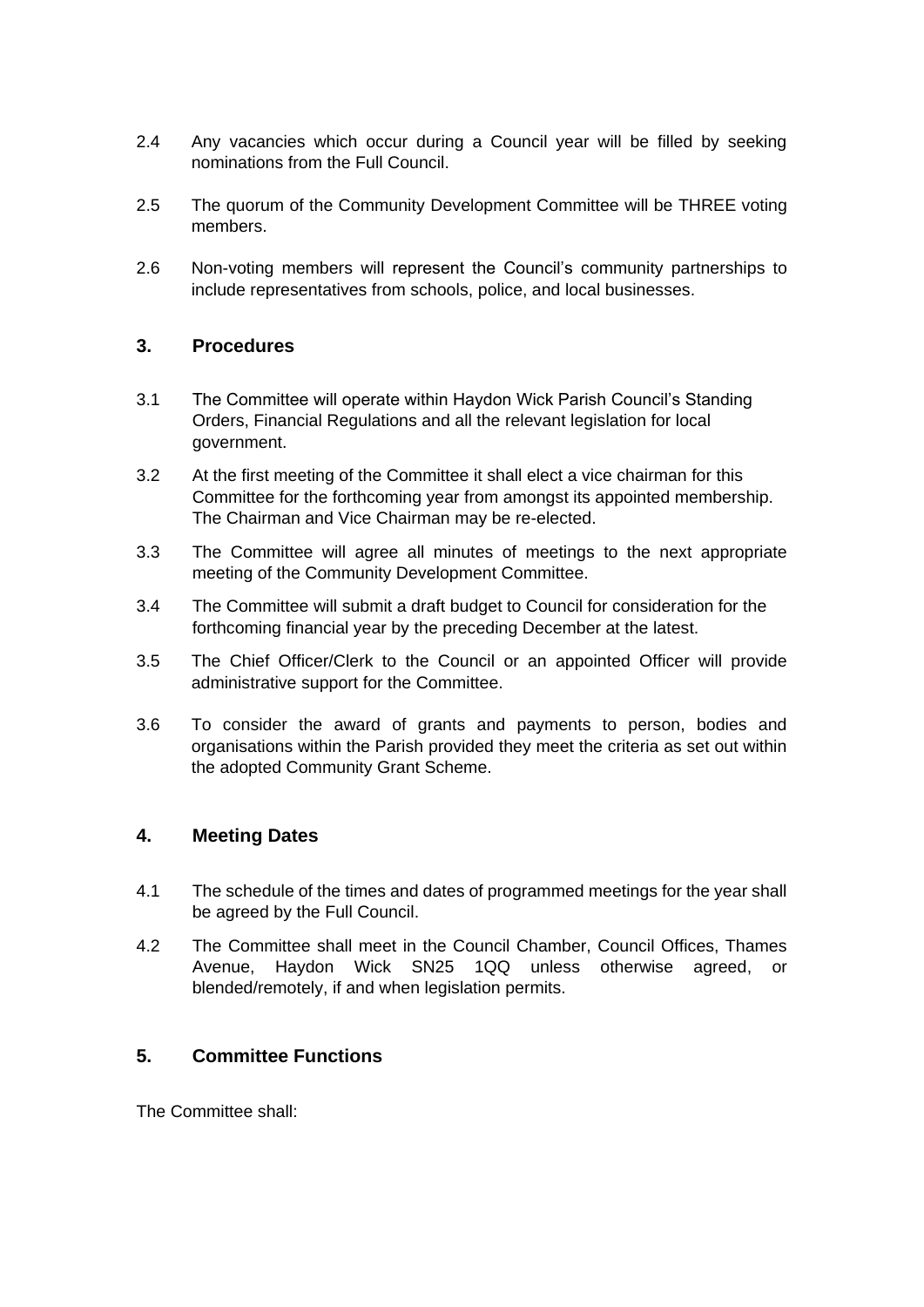- 5.1 Promote closer working relations and develop partnerships with Swindon Borough Council, Swindon Parishes, other relevant statutory bodies and local clubs, organisations and societies.
- 5.2 In conjunction with the appropriate Committee, to develop community engagement, cultural and civic events to encourage community cohesion and inclusivity.
- 5.3 Act in an advisory capacity to the Full Council regarding community development opportunities and public consultations to assist in the engagement with parishioners, voluntary bodies, statutory bodies, sponsors and the press.
- 5.4 Use strategic partnerships to work with the younger adults in the community, as well as those most vulnerable in the parish.
- 5.5 Develop and implement strategic marketing and communications methods to present the Council professionally to both an internal and external audience.
- 5.6 Actively pursue sponsorship and funding opportunities to further enhance the Parish and community services.
- 5.7 Authorise grants and payments to persons, bodies and organisations within the Parish provided they meet the criteria as set out within the adopted Community Grant Scheme.
- 5.8 Monitor the activities of all Committees and Councillors to ensure compliance with the communications and media policies advising the Council of any breaches.
- 5.9 To monitor and develop the Community Transport scheme to ensure future sustainability for the service.
- 5.10 Working with the Parks & Open Spaces Committee to develop the Council's volunteer network and events.
- 5.11 Working with the Parks & Open Spaces Committee to develop the Council's memorial bench policy and installations.
- 5.12 Assumes the role of the Communications & Editorial Working Party for the Haydon Wick Living magazine and/or any successive or new publications.
- 5.13 Monitor the Council's Community Engagement budget to include art and cultural promotions, appropriate cultural and civic events held on the Parish Council's properties and open spaces.
- 5.14 To work collaboratively with the local Police, where appropriate, to ensure that Parish remains a safe place to visit, work and live.
- 5.15 Has delegated authority to sign off budget expenditure (for Community Development, Newsletter, Community Bus, activities only) up to £10,000. Any